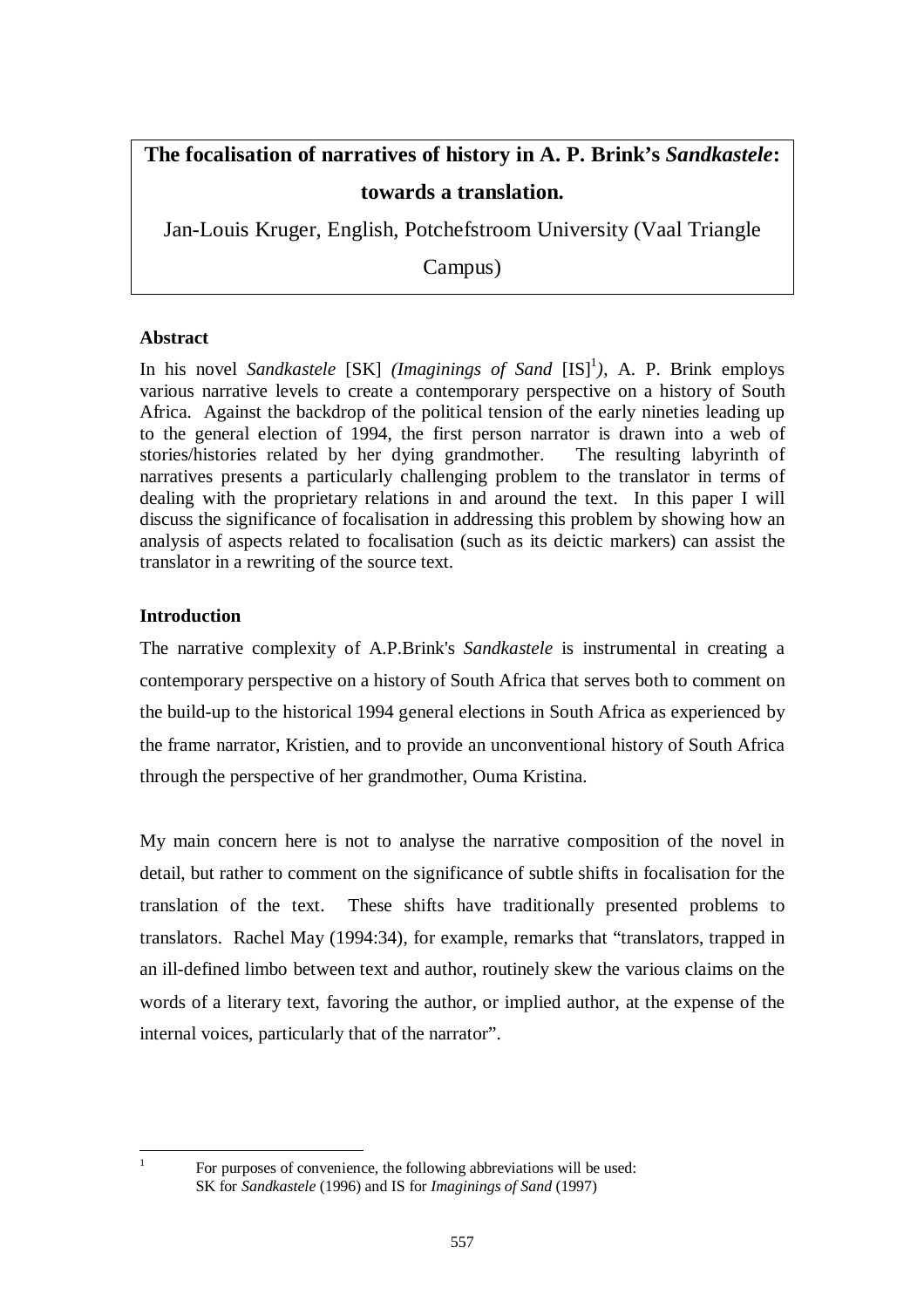*Imaginings of Sand* is indeed a narrative of histories. Brink himself identifies the significance of the telling of history as follows: "The need to revisit history has both accompanied and characterised the literature of most of the great "thresholds of change" (1996b:17). He continues to say that "it is important to remember that within historiography itself there has been a move away from approaching the past as a set of "data," a "reality behind the text," toward an open-ended perception of history itself as text and as narrative" (1996:17). In the words of Kristien, the novel's narrator, "History is not an impersonal force that sweeps us along like a flood; it is as real and physical as this body, which so serenely enfolds its past selves." (IS:338) This multiplicity of history is at the heart of the novel.

Although Brink has alternated between these two approaches with an increasing emphasis on history as text in his previous novels, *Imaginings of Sand* seems to present a particularly curious mixture of the two perceptions. This is already evident in the two main narrative levels but is not limited thereto. On the first level the novel presents a narrative of history-in-the-making in the frame narrative that deals with the events leading up to the 1994 elections as seen through the eyes of Kristien. Within this frame we find Ouma Kristina's narrative of the history of their family. This second narrative level treats history primarily as text and as narrative in which Ouma Kristina's "story-spinning intermingles the intimacies of family romance with the intricacies of history" (Hopkinson, 1996:45).

Commenting on the novels of Mike Nicol, Brink says that, "by turning everything into story and thereby "dehistoricising"- and defamiliarising - known events and patterns…, Nicol restores an original violence to the reader's awareness of history" (1996b:19). This applies equally to Brink's novel as the reader is forced to view South African history from an angle that subverts and undermines the versions presented by historiographers and politicians.

Brink, who views history as being composed not only of texts but also as being "strung together from silences" (1996b:21), achieves this subversion by presenting us with a matriarchal perspective on history through the narrative of Ouma Kristina, a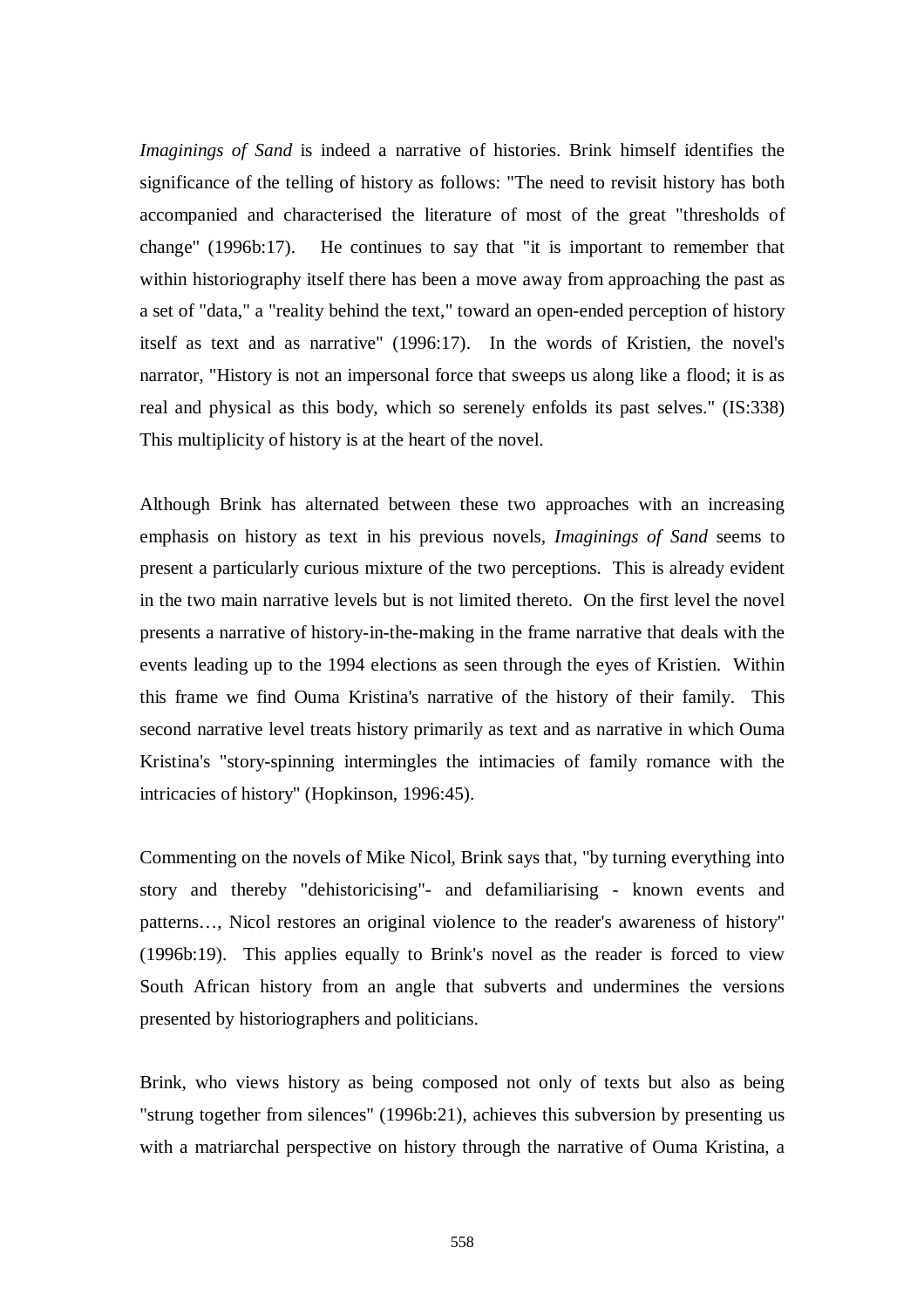perspective that is normally silenced by the patriarchal perspective. In Brink's own words,

the compulsively narrating grandmother, mouthpiece of a long line of silent and/or silenced women in South African history, no longer relies on "evidence" or "references" of any kind: her narratives are their own *raison d'être* and derive from the individual's need to insert her/himself, through storytelling, within the larger contexts of space and (historical) continuity (1996b:22).

Since focalisation can be viewed as part of the internal voices of the text, the variable focalisation in the novel contributes greatly towards presenting these silences. This also makes it an aspect of the text that has to be treated with particular care by the translator.

But before looking at the significance of focalisation to the translator, I will attempt a brief definition of focalisation. Gerard Genette in his *Narrative Discourse* (1980:186- 191) introduces the term focalisation to address the confusion between "Who sees?" and "Who speaks?" and then distinguishes between three types of focalisation. The first type is that of *non-focalisation* (a somewhat confusing term that basically relates to omniscient narration, but which William Nelles (1990:369) prefers to call free focalisation). Genette's second type is termed *internal focalisation* (which basically amounts to selective omniscient narration) and the third, *external focalisation* (which is meant to designate objective narration). This distinction is mainly concerned with the degree of access the narrator has to the consciousness of a character. It is important to note, however, that "the commitment as to focalization is not necessarily steady over the whole length of a narrative" (Levenston & Sonnenschein, 1986:53).

Nelles (1990:368) defines Genette's notion of focalisation as "a *relation* between the narrator's report and the character's thoughts, to which the narrator either has no access, or has (and is limited to) access, or has (but is not limited to) access". Seymour Chatman (1986:196) introduced the term 'filter' to designate this character.

It is a much-debated point whether focalisation is merely a function of the narrator (as Genette would have it), or whether one can speak of a *focaliser* which could be a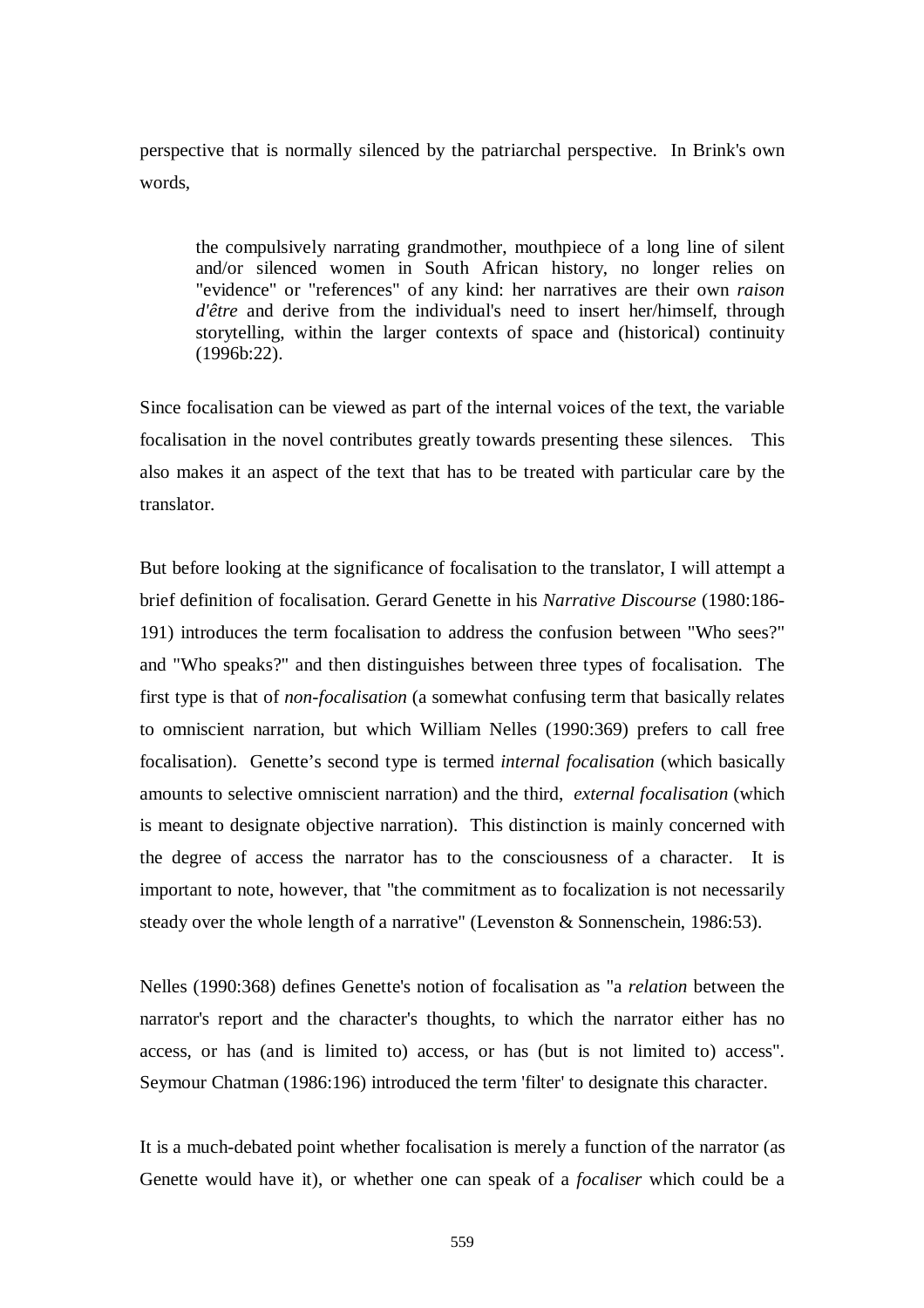separate narrative instance besides the narrator (a position held by Bal and taken over by Rimmon-Kennan). Although this is an important question, this paper will not be concerned with debating the issue further. Instead, I would like to focus on the markers of focalisation in a fictional narrative as well as on those "traces" and "gaps" left by focalisation that cannot be named and therefore silenced (in Derrida's terms), but that nevertheless pose a number of problems for the translator of narrative texts. But more about this later.

A number of critics have identified various markers of focalisation or viewpoint in narrative fiction. Mick Short (1996:264-79), identifies the following linguistic indicators of viewpoint:

- 1. Schema-oriented language; (which indicates an individual perspective within a certain code and conventions and expectations)
- 2. Value-laden expressions;
- 3. Given vs*.* new information;
- 4. Indicators of a particular character's thoughts or perceptions;
- 5. Deixis;
- 6. 'Social' deixis;
- 7. The sequencing and organisation of actions and events to indicate viewpoint; and
- 8. Ideological viewpoint.

Of these indicators, that of deixis and given vs*.* new information are probably the most obvious. Most of the other indicators or markers would, to my mind, constitute *traces* in the narrative that are not always easy, or even possible, to identify because they function on an implicit level, but that nevertheless play a significant role in the way the text will be interpreted.

Rachel May (1994:34-35), on the other hand, identifies the following indicators of the narrator's personal involvement in a story (personal involvement here seems to refer to any of the internal voices in the text and would thus include focalisation):

- The use of markedly colloquial language;
- Deictic expressions that locate the narrator in time and space; and
- Parentheticals or interjections that call attention to the telling or express value judgements.

May says that although these indicators are readily translatable, translators rarely incorporate them in their translations. She therefore emphasises those indicators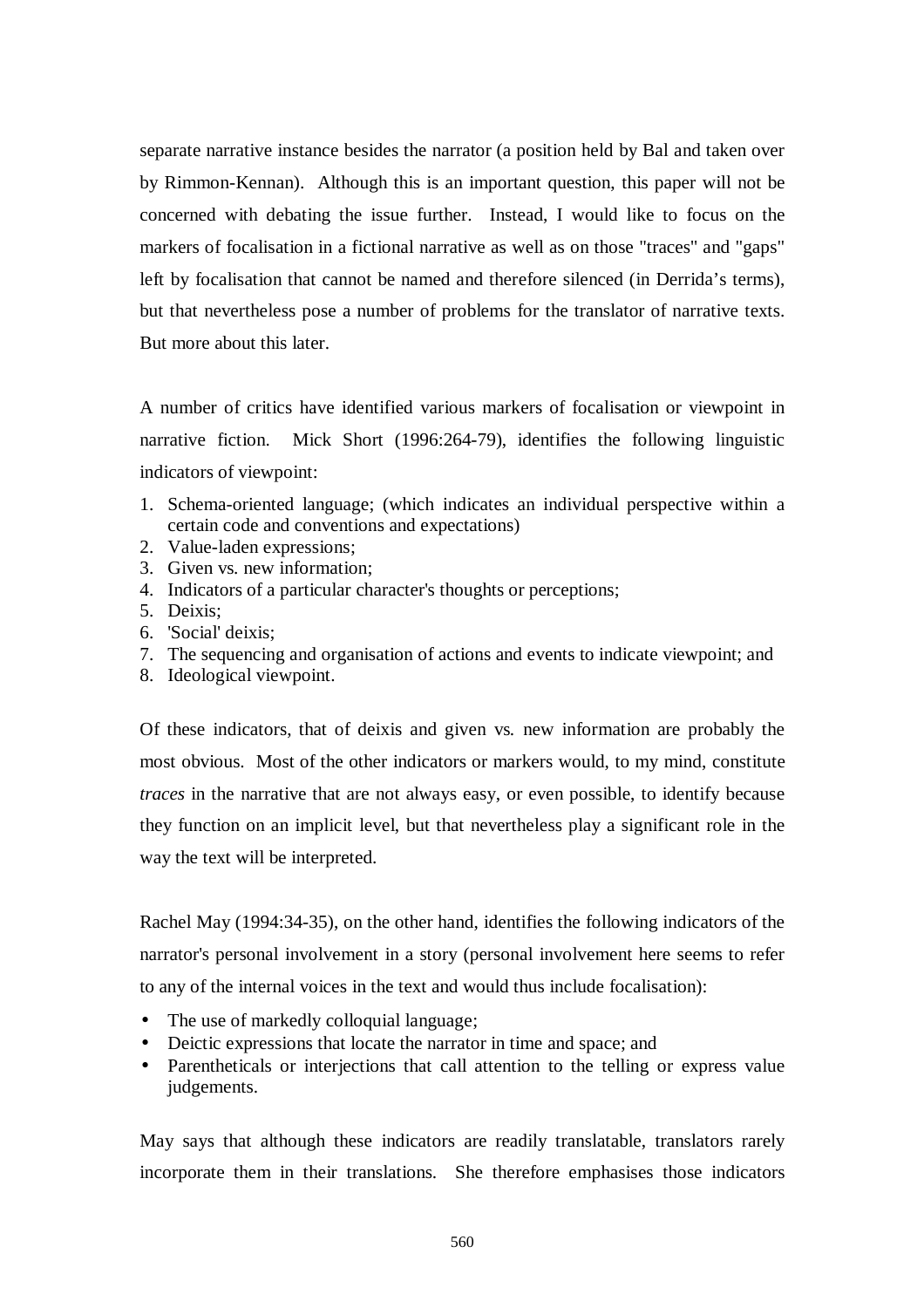which force themselves upon the reader. However, she does not include the less apparent markers that complicate the task of the translator even further.

Similarly, Leveston and Sonnenschein (1986:53-54) identify four categories of textual features an author may exploit to indicate focalisation, namely:

- Register-restricted vocabulary items;
- Collocations and clichés:
- Word order: and
- Free indirect speech (in which the voice belongs to the narrator but the point-ofview to the character).

Again, these categories call attention to the more obvious markers of focalisation.

It should therefore be clear that although there are a number of techniques an author may employ to indicate focalisation, these markers are only the tip of the clichéd iceberg and even so they involve aspects of culture and language which have traditionally haunted translators. The most significant aspect seems to be that there will always be gaps or traces that cannot be filled or, put more positively, that create a myriad of possibilities to the translator. And this inevitably brings us to Deconstruction and the work of Jacques Derrida.

Derrida suggests that, in translation, one should not look at the original message or its codification, "but at the multiple forms and interconnections through which it must pass in order to speak, to refer at all", a process which entails what he terms "a play of traces" (Gentzler, 1993:159).

His project "is one of trying to unveil … a play of covered-up but subconsciously discernible traces without referring to some sort of deep underlying meaning" (Gentzler, 1993:160). This brings his theory into direct conflict with that of translation theorists such as Eugene Nida who posits a notion of a universal core meaning (or deep structure), derived or misappropriated from Noam Chomsky's early theory. Although this concept has been discarded by most subsequent theories, the majority of these theories still revert to similar metaphysical notions just as binary oppositions such as faithful vs. free still plague the discipline.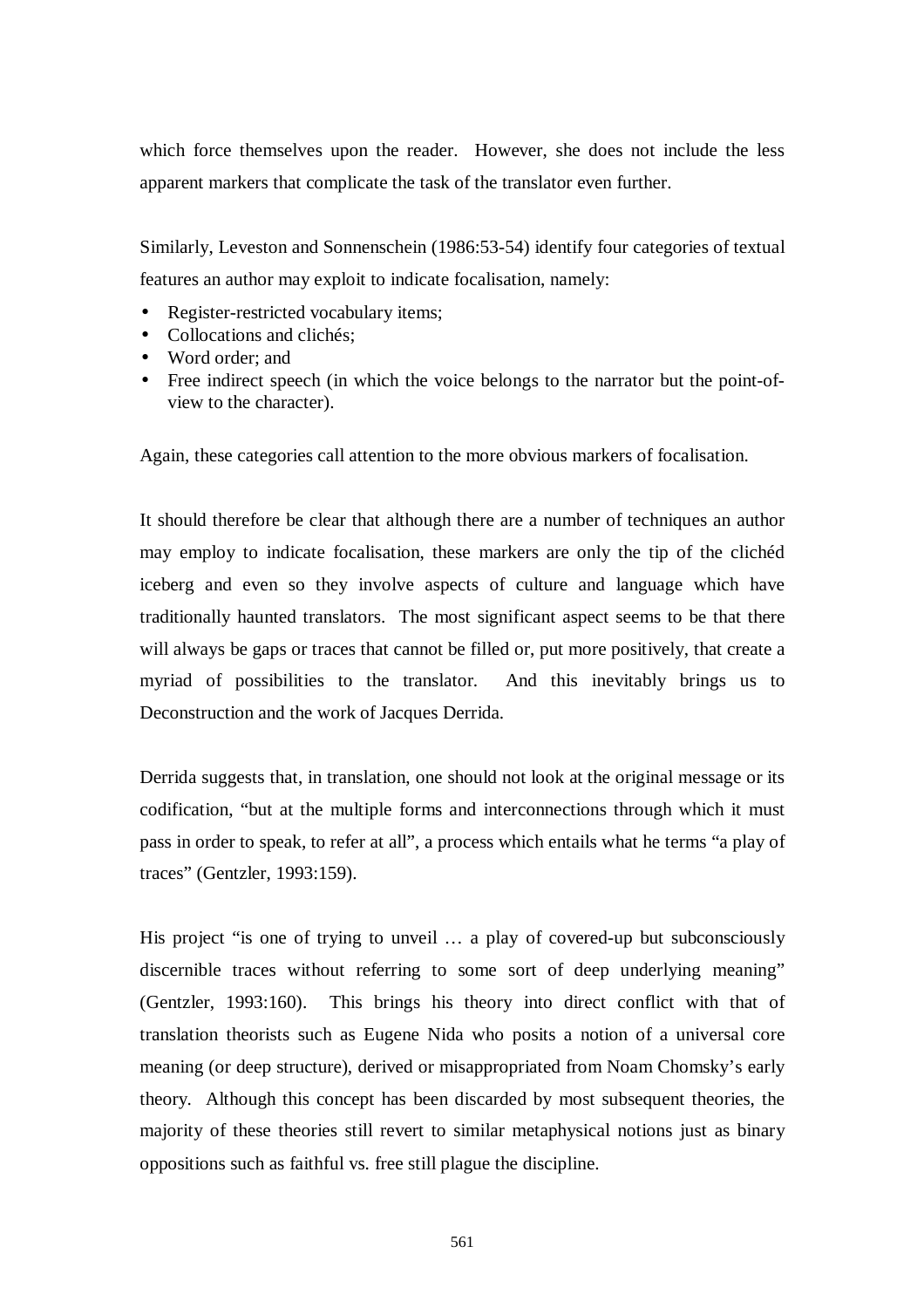I would like to postulate at this point that focalisation in narrative fiction could constitute such a "play of traces" due to the fact that it often also consists of "coveredup" traces that are discernible at a subconscious level.

The problem presented by focalisation in the translation of a narrative text would therefore lie in the fact that, for Derrida, the trace can never be presented as a phenomenon might, since it erases itself "in the act of disclosure". It is a voice which "tells but cannot be captured, an echo disappearing as it is heard" (Gentzler, 1993:160-161).

By implication, focalisation could be seen as a play of perspectives which unveils traces of potential. In this manner, focalisation can be viewed as a tool to achieve a crossing over and consequently a focus on focalisation in the translation of narrative fiction could provide a way to explore similar traces that are covered up as the narrator speaks.

Derrida further suggests that "translation might better be viewed as one instance in which language can be seen as always in the process of modifying the original text, of deferring and displacing for ever any possibility of grasping that which the original text desired to name" (Gentzler, 1993:163). One such instance of modification in Brink's rewriting of his own text (I work on the assumption here that the Afrikaans version is in fact the original or prior text) can be found in chapter 4 of book 1 (SK:31; IS:16).

This brief chapter sees the only sustained instance in the novel where the narrator addresses the reader directly, enhancing the impression of an autobiographical style, which is juxtaposed with Ouma Kristina's storytelling. Apart from the fact that the Afrikaans version is markedly more colloquial than the English version (which provides us with a number of markers of focalisation), the latter is also an expansion of the former in that it addresses the fact that English is not the narrator's mother tongue and that she tends to formalise as a result when speaking English. This expansion significantly alters the effect created in the Afrikaans. The concluding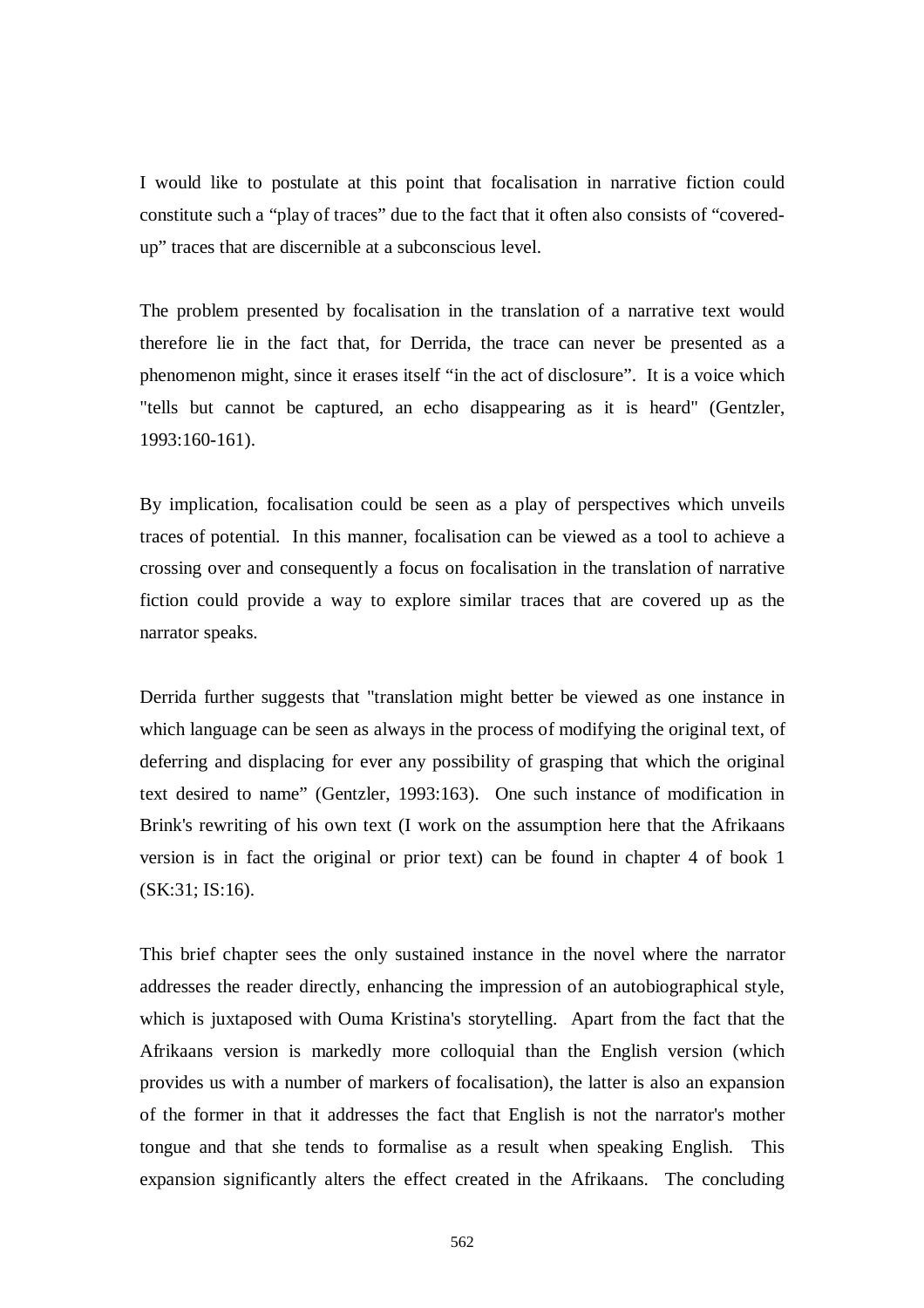'warning' of the chapter, "you'll have to take me as I am" (IS:16) which is pronounced as a plea, "Vat my asseblief maar soos ek is" (SK:31) in Afrikaans (roughly meaning, 'please just take me as I am'), therefore takes on a much more ambiguous meaning in the English version. Here it refers not only to her being prejudiced, unreliable, etc, but also to the "strangeness" of the language of the narration.

The narration in this novel, apart from this sustained and some minor 'slips' to the metatextual level, mainly alternates between Kristien and her grandmother, Ouma Kristina. On the one hand Kristien acts as autodiegetic narrator of her own life and memories as well as of the events leading up to the 1994 general elections. On the other hand she acts as frame narrator for Ouma Kristina's narratives of the history of her family that are weaved through the fabric of Kristien's narrative. There is a substantial difference between the content of these two main narratives in that that of Kristien creates an autobiographical tone linked to the events of the recent past, whereas that of Ouma Kristina is clearly a fairly creative interpretation of history in which fact often becomes indistinguishable from fiction.

The extensive use of analepsis, prolepsis and paralepsis further complicates the narrative structure. Ouma Kristina's narrative becomes something of a warped chorus to that of Kristien with moments of Magical Realism and moments of sheer fabrication that simply serve to illustrate various points to Kristien. Significantly, on being reproached with "I thought you were going to tell me the truth", Ouma Kristina replies: "No. I asked you to come so I could tell you stories" (IS:114).

The passage from the novel I will focus on in the rest of this discussion (chapter 15 of part 2 - SK:153-164; IS:116-125) involves a slightly problematical narrative style. It follows directly on Ouma Kristina's account of her own history and her romantic adventure with the Jewish Jehtro in Baghdad before he is killed by Samurai (after circumcising one with his sword), and she has to escape, pregnant and on foot, through the Gobi desert. In contrast to the autodiegetic narration of the frame narrative and much of the framed narrative in which Ouma Kristina's narrative is presented as direct discourse, the initial impression here is that the chapter is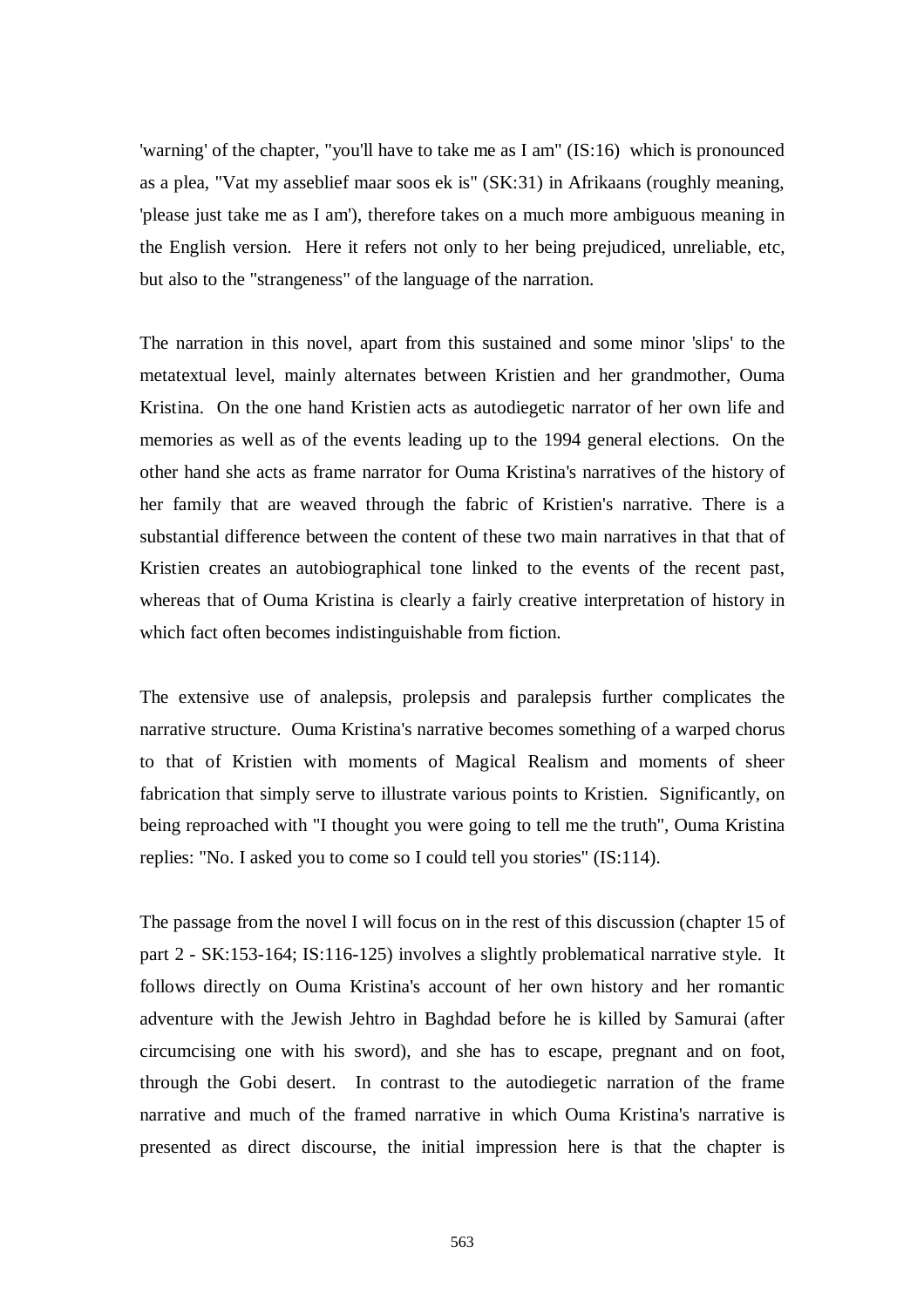presented through heterodiegetic narration<sup>2</sup>. Furthermore, the markers of focalisation in the chapter create a number of problems. In spite of a few deictic markers that identify the narrator and central filter as being Kristien in an autodiegetic narrative, the greater part of the passage introduces confusing markers that would lead the reader to interpret the passage as heterodiegetic with variable focalisation.

Upon careful analysis it appears that most of Short's linguistic indicators of viewpoint, May's indicators of the narrator's personal involvement in the story, and Leveston and Sonnenschein's categories of textual features an author may exploit to indicate focalisation, are present in the text. From these it can be determined that the first part of the chapter constitutes free focalisation with the narrator appearing to be heterodiegetic. This is evident primarily from the use of names. The narrator identifies the characters from an objective perspective as "Kristina", "Louisa" and "Cornelis" instead of "Ouma", "mother" and "grandfather" as one would expect from Kristien as autodiegetic narrator and filter or "your grandfather" and your "mother" as one would expect with Ouma Kristina as homodiegetic narrator and filter.

The focalisation nonetheless appears to proceed through the character of Ouma Kristina as filter as is indicated by the value-laden expressions concerning her intentions in telling Louisa about her real father and the subsequent reference to this as a "sad mistake" and "fatal revelation" (IS:117). It is interesting that these two markers do not appear in the Afrikaans version. The first is given simply as "selfde fout" (which translates as 'same mistake') and the second does not appear at all. This obviously foregrounds the focalisation more strongly in the English version.

A shift occurs, however, when Louisa's diary is introduced as primary source for this history. Now Ouma Kristina is marked more clearly as filter through which most of the narration is focalised and we are presented with a few markers of Kristien as autodiegetic narrator with the return of phrases such as "we would have had no indication", "Ouma Kristina assured me" and "one can only hope" (IS:119). The

 $\frac{1}{2}$ 

This is by no means the only time this happens in the novel but it is nonetheless significant in that it involves the history of Kristien's mother and includes a brief panorama of South African history over the past century.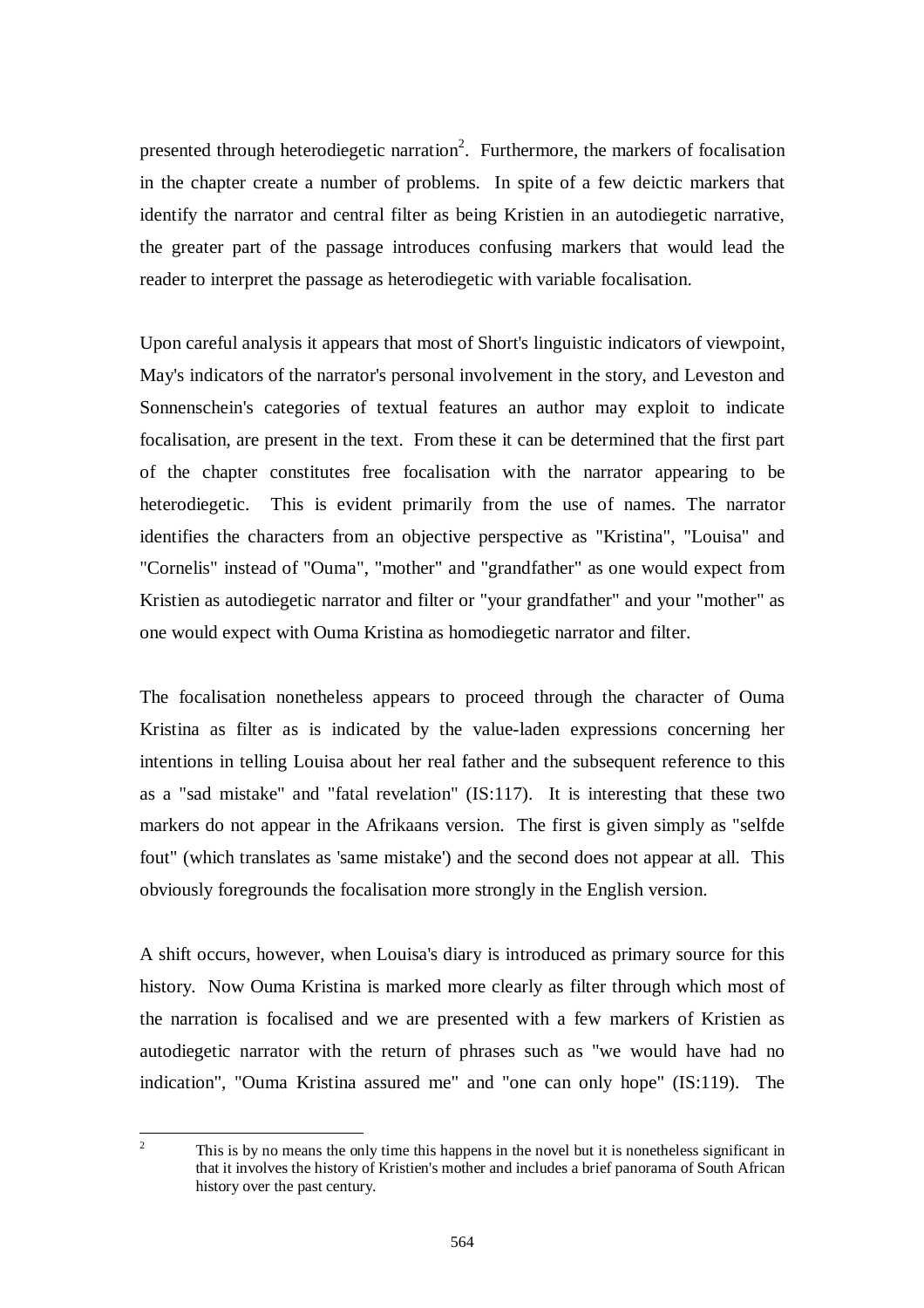focalisation in this section of the narrative in the chapter varies between the filter of Ouma Kristina - evidenced in segments such as "one would hate to sound disparaging" (IS:120) and "Ludwig reported the whole episode, *with righteous indignation*, to Ouma Kristina" (IS:122) - and that of Louisa in accounts taken from her diary.

The most obvious of the latter markers is to be found in the description of Louisa's encounter with the stranger in Cape Town: "The mountain was invisible under its blanket, the air cool and damp, her breath puffed out in small white clouds. She was acutely depressed…. [And at the end of this encounter the stranger is described as] "disappearing into the misty day." (IS:121-122.)

The final significant shift in the chapter occurs when the narrator states: "If this were Ludwig Müller's biography, those would have been eventful years; it would have been revealing to trace the interlinking of his personal career with the larger history of the country." (IS:123). She then proceeds to do just that with Ludwig described as representative of the generation that formed the driving force behind the heyday of Apartheid.

In this *hypothetical* biography, Ludwig is utilised as *hypothetical* filtering character for a focalisation that, on the basis of its *tentative* nature, serves to undermine and subvert this perspective to an aside in the history of Ouma Louisa's matriarchy. This is signalled in the following: "There must have been the heady discovery that he was making a personal contribution by handing down verdicts in terms of an elaborate system based on nuances of skin colour or the texture of human hair or the crescent on a thumb nail" (IS:123). In fact, this ridiculing and satirising account obscures the fact that the filter through which it is focalised is in fact not Ludwig but either Kristien or Ouma Kristina as signalled in the first phrase. The patriarch is denied even this voice.

This tone is sustained throughout the account of the latter part of his life and the focalisation is marked in similar ways. The finale of this satirizing account results in a minor climax (or perhaps anti-climax depending on the perspective) in terms of the re-telling of South African history: "The private grudge which coincides with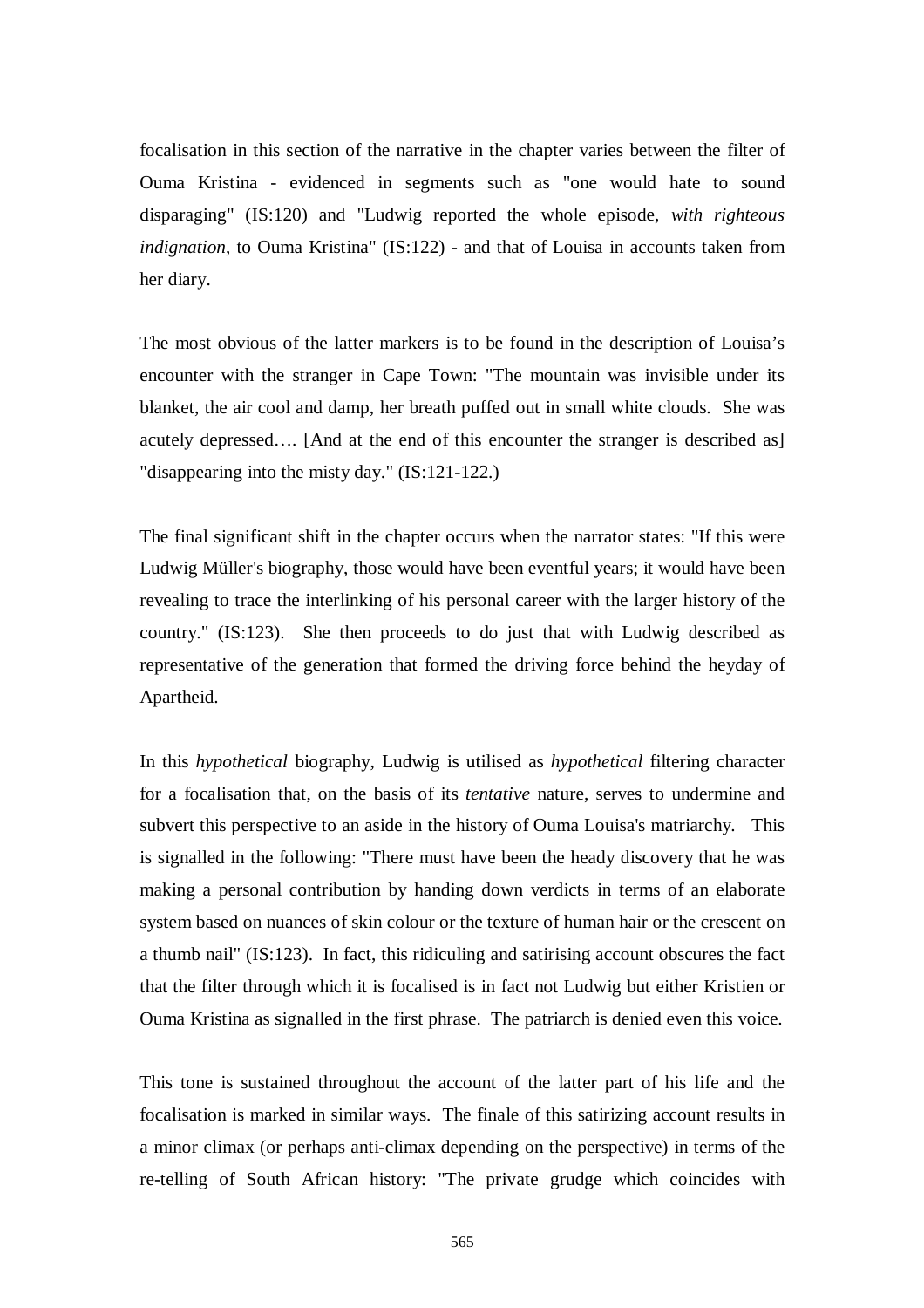memories of the suffering and humiliation of a people, the assiduous exploitation of the agony of mothers and children in British concentration camps, of barefoot women crossing the Drakensberg - all of this dutifully harnessed to the cause of the establishment." (IS:124.) This offhand little passage reduces the grand narrative of Afrikaner nationalism to an aside within the history of the silenced. An effect created primarily through the use of focalisation marked by clichés of the rhetoric of Afrikaner Nationalism and in the final phrase: "*dutifully harnessed to the cause of the establishment".* 

This satirising tone is affirmed in the narrator's statement that "[o]f all this there is no sign in Louisa's story; it is as if she's never been there, never looked over his shoulder." (IS:124.) Ironically, her story (which constitutes a silence in that no-one but Ouma Kristina reads it and in her position as a woman in a patriarchal society) therefore silences that of Ludwig and the establishment he represents.

It is therefore clear that a number of traces exist in the subtleties of shifts in focalisation that can hardly be pinned down to specific meanings or interpretations but that nonetheless form an implicit part of the narrative that cannot be ignored or simplified without losing the regenerating power present in all shifts, traces and silences.

In conclusion, Brink calls Ouma Kristina's creative approach to history (or maybe this should rather read herstory), in which a large part of her account is pure invention, "the powerful act of appropriating the past through imaginative understanding" (1996b:22). By storifying the past in her narratives of history, she creates a "play of traces" that renders history less fixed and more of an open-ended text that depends for its survival into the future on its translation in the broadest sense of the word. An effect that is enhanced by the use of variable focalisation which inevitably compounds the possibilities of interpretation and transformation for the translator.

## **Bibliography**

Brink, A.P. 1996a. Sandkastele. Kape Town: Human & Rousseau. Brink, A.P. 1997. Imaginings of Sand. London: Minerva.